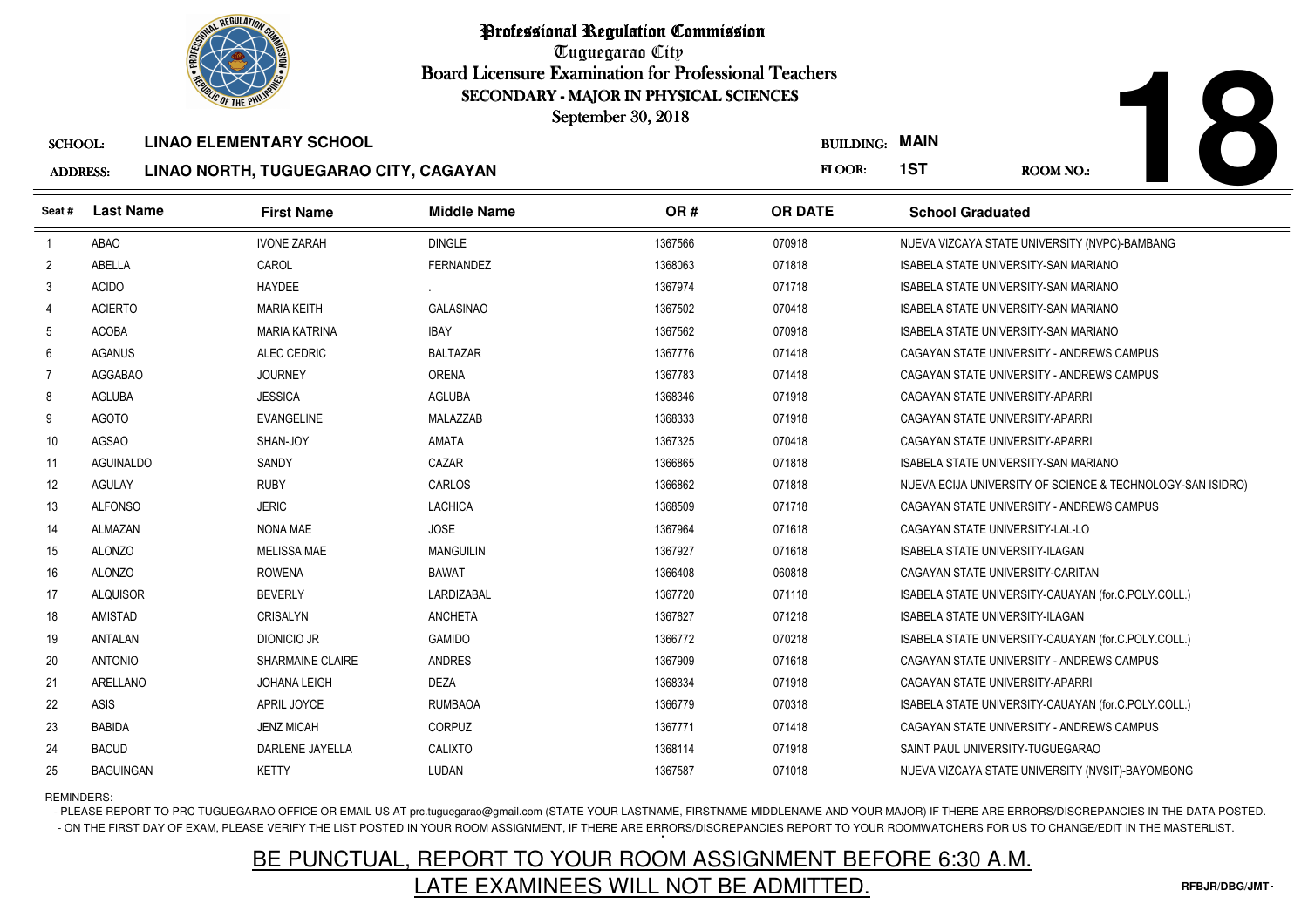

Tuguegarao City Board Licensure Examination for Professional Teachers September 30, 2018

### ADDRESS:**LINAO NORTH, TUGUEGARAO CITY, CAGAYAN**

|                 | <b><i>OLIC OF THE PHILIPS</i></b> |                                       | SECONDARY - MAJOR IN PHYSICAL SCIENCES<br>September 30, 2018 |         |                       |                                             |                                                     |
|-----------------|-----------------------------------|---------------------------------------|--------------------------------------------------------------|---------|-----------------------|---------------------------------------------|-----------------------------------------------------|
| <b>SCHOOL:</b>  |                                   | <b>LINAO ELEMENTARY SCHOOL</b>        |                                                              |         | <b>BUILDING: MAIN</b> |                                             |                                                     |
| <b>ADDRESS:</b> |                                   | LINAO NORTH, TUGUEGARAO CITY, CAGAYAN |                                                              |         | FLOOR:                | 1ST                                         | <b>ROOM NO.:</b>                                    |
| Seat#           | <b>Last Name</b>                  | <b>First Name</b>                     | <b>Middle Name</b>                                           | OR#     | <b>OR DATE</b>        | <b>School Graduated</b>                     |                                                     |
| -1              | <b>BALABBO</b>                    | <b>MA. MERCEDES</b>                   | ASINGAYAN                                                    | 1368407 | 071918                | ISABELA STATE UNIVERSITY-CABAGAN            |                                                     |
| $\overline{2}$  | <b>BALILA</b>                     | <b>ALAN</b>                           | ESPERANZA                                                    | 1367469 | 071018                | <b>ISABELA STATE UNIVERSITY-ILAGAN</b>      |                                                     |
| 3               | <b>BALISCAO</b>                   | <b>JANETTE</b>                        | ABAD                                                         | 1367782 | 071418                |                                             | CAGAYAN STATE UNIVERSITY - ANDREWS CAMPUS           |
| $\overline{4}$  | <b>BALLESTEROS</b>                | MARCELO JR                            | <b>GAMIAO</b>                                                | S85LFIU | 052818                | QUIRINO STATE COLLEGE                       |                                                     |
| 5               | <b>BATALLONES</b>                 | ANGELIE MAE                           | <b>RIVERA</b>                                                | 1367926 | 071618                | <b>ISABELA STATE UNIVERSITY-ILAGAN</b>      |                                                     |
| 6               | <b>BAUA</b>                       | <b>ROWENA</b>                         | <b>PARAISO</b>                                               | 1368492 | 072418                |                                             | ISABELA STATE UNIVERSITY-CAUAYAN (for.C.POLY.COLL.) |
| $\overline{7}$  | <b>BAUTISTA</b>                   | <b>AMORSOLA</b>                       | VALDEZ                                                       | 1366785 | 070318                | PHILIPPINE NORMAL UNIVERSITY-ISABELA        |                                                     |
| 8               | <b>BAUTISTA</b>                   | <b>JOVEN</b>                          | MANALIGOD                                                    | 1367927 | 071618                | ISABELA STATE UNIVERSITY-ILAGAN             |                                                     |
| 9               | <b>BERNABE</b>                    | <b>LOURVIE</b>                        | <b>GASCON</b>                                                | 1367860 | 071318                | <b>ISABELA STATE UNIVERSITY-ILAGAN</b>      |                                                     |
| 10              | <b>BULAN</b>                      | <b>MYLENE</b>                         | <b>ESTEBAN</b>                                               | 1310797 | 061818                | ISABELA STATE UNIVERSITY-SAN MARIANO        |                                                     |
| 11              | <b>BULAN</b>                      | <b>STEPHANIE</b>                      | <b>ACUJIDO</b>                                               | 1367323 | 070418                | <b>ISABELA STATE UNIVERSITY-ILAGAN</b>      |                                                     |
| 12              | <b>BULUSAN</b>                    | NARIZA DEANE                          | <b>GAJES</b>                                                 | 1367964 | 071618                | CAGAYAN STATE UNIVERSITY-LAL-LO             |                                                     |
| 13              | <b>BURAGA</b>                     | <b>RICHELLE</b>                       | DELAGENTE                                                    | 1368019 | 071718                | ISABELA STATE UNIVERSITY-CABAGAN            |                                                     |
| 14              | <b>BUTAC</b>                      | <b>KRISTINE APPLE</b>                 | <b>SAMUSAM</b>                                               | 1367884 | 071318                | <b>ISABELA STATE UNIVERSITY-SAN MARIANO</b> |                                                     |
| 15              | CABADDU                           | LEA - MAE                             | <b>ENRIQUEZ</b>                                              | 1679817 | 071718                | ISABELA STATE UNIVERSITY-CABAGAN            |                                                     |
| 16              | CABANSAG                          | MARIE-LIZEL                           | CACHO                                                        | 1367170 | 062518                |                                             | ISABELA STATE UNIVERSITY-CAUAYAN (for C.POLY.COLL.) |
| 17              | CABICO                            | <b>MARISA</b>                         | <b>RIMAY</b>                                                 | 1366798 | 070418                | ISABELA STATE UNIVERSITY-SAN MARIANO        |                                                     |
| 18              | CALICA                            | LAURA                                 | <b>ANTOLIN</b>                                               | 1368356 | 072718                |                                             | ISABELA STATE UNIVERSITY-CAUAYAN (for C.POLY.COLL.) |
| 19              | <b>CALIMAG</b>                    | <b>MARK NATHANIEL</b>                 | <b>MAGARU</b>                                                | 1367719 | 071118                |                                             | ISABELA STATE UNIVERSITY-CAUAYAN (for.C.POLY.COLL.) |
| 20              | CAOAGDAN                          | <b>BRIZIEL</b>                        | <b>BA¥EZ</b>                                                 | 1367691 | 071618                | SAINT MARY'S UNIVERSITY                     |                                                     |
| 21              | CAOLE                             | ANGELOU                               | <b>DORADO</b>                                                | 1367776 | 071418                |                                             | CAGAYAN STATE UNIVERSITY - ANDREWS CAMPUS           |
| 22              | CARAG                             | <b>KEVIN</b>                          | CELLAN                                                       | 1368118 | 071918                | SAINT PAUL UNIVERSITY-TUGUEGARAO            |                                                     |
| 23              | CASTILLO                          | LEYMAR                                | <b>DIAMSAY</b>                                               | 1367739 | 071118                | <b>ISABELA STATE UNIVERSITY-ILAGAN</b>      |                                                     |
| 24              | CASTILLO                          | <b>MA. VISITACION</b>                 | <b>CAPINPIN</b>                                              | 1366779 | 070318                |                                             | ISABELA STATE UNIVERSITY-CAUAYAN (for.C.POLY.COLL.) |
| 25              | CASTILLO                          | PURA MAREDEN                          | <b>TUPPAL</b>                                                | 1367766 | 071418                |                                             | CAGAYAN STATE UNIVERSITY - ANDREWS CAMPUS           |

REMINDERS:

- PLEASE REPORT TO PRC TUGUEGARAO OFFICE OR EMAIL US AT prc.tuguegarao@gmail.com (STATE YOUR LASTNAME, FIRSTNAME MIDDLENAME AND YOUR MAJOR) IF THERE ARE ERRORS/DISCREPANCIES IN THE DATA POSTED. - ON THE FIRST DAY OF EXAM, PLEASE VERIFY THE LIST POSTED IN YOUR ROOM ASSIGNMENT, IF THERE ARE ERRORS/DISCREPANCIES REPORT TO YOUR ROOMWATCHERS FOR US TO CHANGE/EDIT IN THE MASTERLIST.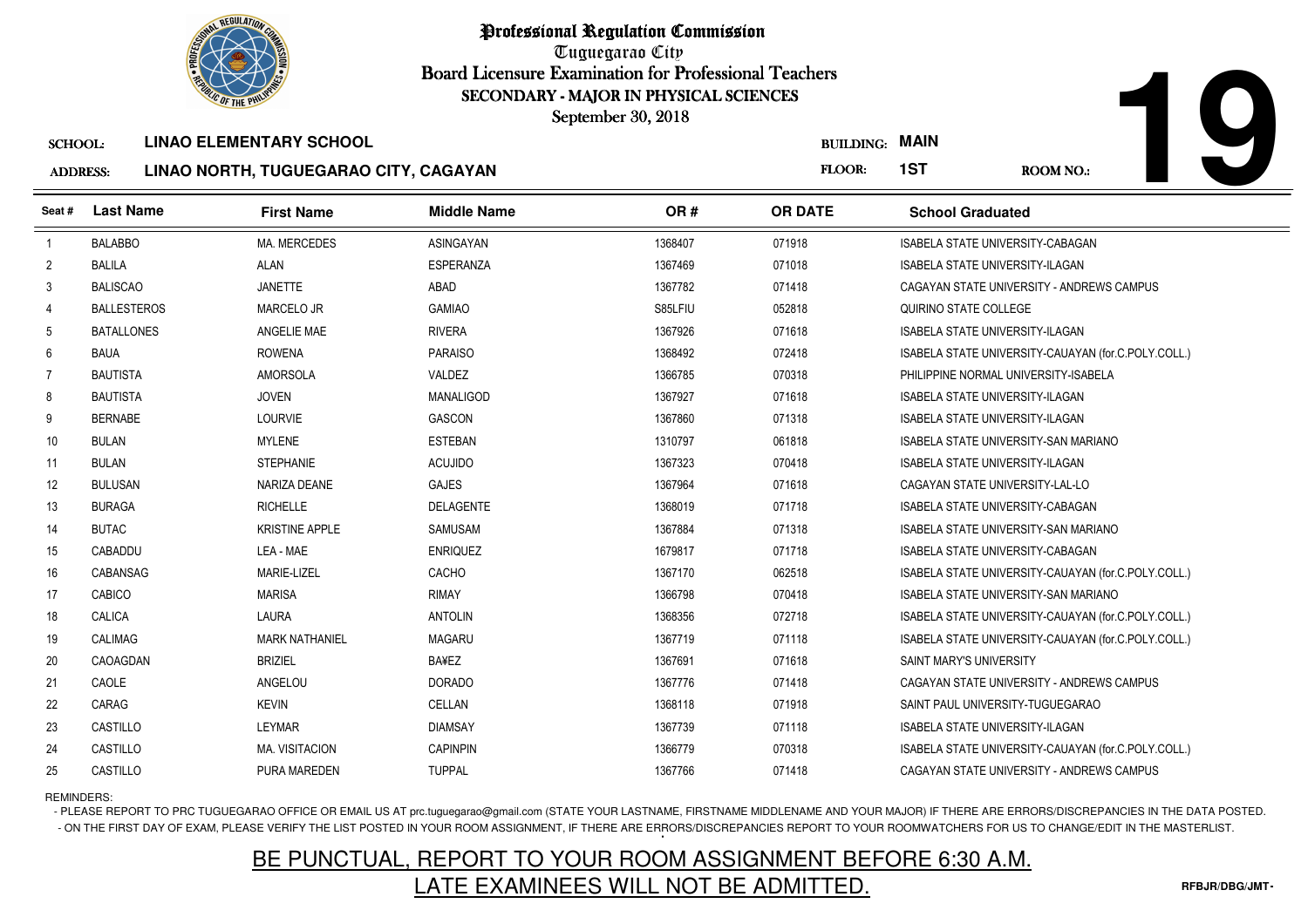

Tuguegarao City Board Licensure Examination for Professional Teachers September 30, 2018

### ADDRESS:**LINAO NORTH, TUGUEGARAO CITY, CAGAYAN**



| ADDRESS: |           | LINAU NUNTH, TUGULGANAU UITT, UAGATAN |                    |     | .              |
|----------|-----------|---------------------------------------|--------------------|-----|----------------|
| Seat #   | Last Name | <b>First Name</b>                     | <b>Middle Name</b> | OR# | <b>OR DATE</b> |
|          |           |                                       |                    |     |                |

|                 | <b><i>OLIC OF THE PHILIPS</i></b> |                                       | SECONDARY - MAJOR IN PHYSICAL SCIENCES<br>September 30, 2018 |         |                  |                                                     |
|-----------------|-----------------------------------|---------------------------------------|--------------------------------------------------------------|---------|------------------|-----------------------------------------------------|
| <b>SCHOOL:</b>  |                                   | <b>LINAO ELEMENTARY SCHOOL</b>        |                                                              |         | <b>BUILDING:</b> | <b>MAIN</b>                                         |
| <b>ADDRESS:</b> |                                   | LINAO NORTH, TUGUEGARAO CITY, CAGAYAN |                                                              |         | FLOOR:           | 1ST<br><b>ROOM NO.:</b>                             |
| Seat #          | <b>Last Name</b>                  | <b>First Name</b>                     | <b>Middle Name</b>                                           | OR#     | <b>OR DATE</b>   | <b>School Graduated</b>                             |
| $\overline{1}$  | CASTRO                            | <b>SARAH MAE</b>                      | <b>TORRICER</b>                                              | 1368342 | 071918           | CAGAYAN STATE UNIVERSITY-APARRI                     |
| $\overline{2}$  | <b>CIRILO</b>                     | KIMBERLY ANNE                         | <b>ATOLIO</b>                                                | 1368333 | 071918           | CAGAYAN STATE UNIVERSITY-APARRI                     |
| 3               | COBO                              | <b>MARIEL ANNE</b>                    | <b>HERUELA</b>                                               | 1367409 | 070618           | CAGAYAN STATE UNIVERSITY-APARRI                     |
| $\overline{4}$  | COLUMNA                           | <b>JOCKER</b>                         | <b>MIRANDA</b>                                               | 1368004 | 071718           | CAGAYAN STATE UNIVERSITY-LAL-LO                     |
| 5               | <b>COMINGA</b>                    | <b>ROSELYN</b>                        | <b>MANADAO</b>                                               | 1367859 | 071318           | MOUNTAIN PROV. STATE POLYTECHNIC COLLEGE-BONTOC     |
| 6               | <b>CONTIS</b>                     | <b>ANALIZA</b>                        | <b>BAYDON</b>                                                | 1367365 | 070518           | MOUNTAIN PROV. STATE POLYTECHNIC COLLEGE-BONTOC     |
| $\overline{7}$  | <b>CORTES</b>                     | <b>JONATHAN</b>                       | <b>MARABUT</b>                                               | 1368346 | 071918           | CAGAYAN STATE UNIVERSITY-APARRI                     |
| 8               | <b>CRISTOBAL</b>                  | CHERRY MAE                            | <b>TIERRA</b>                                                | 1368334 | 071918           | CAGAYAN STATE UNIVERSITY-APARRI                     |
| 9               | <b>CUNANAN</b>                    | <b>JUDY ANN</b>                       | <b>RA¥A</b>                                                  | 1366859 | 071818           | ISABELA STATE UNIVERSITY-CAUAYAN (for.C.POLY.COLL.) |
| 10              | <b>DAGUIO</b>                     | <b>MARYEL FELICE</b>                  | LINGAYU                                                      | 1366863 | 071818           | NUEVA VIZCAYA STATE UNIVERSITY (NVSIT)-BAYOMBONG    |
| 11              | DE LEON                           | <b>BRENDA</b>                         | PERALTA                                                      | 1366813 | 071718           | ISABELA STATE UNIVERSITY-CAUAYAN (for.C.POLY.COLL.) |
| 12              | DE LEON                           | JHOY-LENE                             | <b>DELA ROSA</b>                                             | 1368333 | 071918           | CAGAYAN STATE UNIVERSITY-APARRI                     |
| 13              | <b>DELOS REYES</b>                | <b>DIANA KAYCEE</b>                   | <b>BALAO</b>                                                 | 1367698 | 071618           | <b>ISABELA STATE UNIVERSITY-SAN MARIANO</b>         |
| 14              | <b>DIZON</b>                      | <b>WILBERT</b>                        | <b>MALLANAO</b>                                              | 1367816 | 071218           | <b>ISABELA STATE UNIVERSITY-CABAGAN</b>             |
| 15              | <b>DOMINGO</b>                    | <b>LENIE</b>                          | <b>IGNACIO</b>                                               | 1367822 | 071218           | CAGAYAN STATE UNIVERSITY-TUGUEGARAO                 |
| 16              | <b>DONATO</b>                     | <b>CIELA</b>                          | CAUILAN                                                      | 1366802 | 061418           | OUR LADY OF THE PILLAR'S COLLEGE                    |
| 17              | <b>DUERME</b>                     | <b>BABY LIESEL</b>                    | <b>GAMMAD</b>                                                | 1368336 | 071918           | CAGAYAN STATE UNIVERSITY-APARRI                     |
| 18              | <b>DUMALANTA</b>                  | <b>JULAINE</b>                        | PABLO                                                        | 1368346 | 071918           | CAGAYAN STATE UNIVERSITY-APARRI                     |
| 19              | <b>EDILLO</b>                     | <b>MARVELYN</b>                       | <b>RECUYU</b>                                                | 1368014 | 071718           | CAGAYAN STATE UNIVERSITY - ANDREWS CAMPUS           |
| 20              | <b>ELEGADO</b>                    | MARY-ROSE                             | ABAD                                                         | 1367598 | 071118           | ISABELA STATE UNIVERSITY-CAUAYAN (for.C.POLY.COLL.) |
| 21              | <b>EUGENIO</b>                    | <b>RACHELLE MYRTLE</b>                | CABBAB                                                       | 1368028 | 071718           | ISABELA STATE UNIVERSITY-SAN MARIANO                |
| 22              | <b>EUSEBIO</b>                    | <b>BENEDICK</b>                       | <b>FLORES</b>                                                | 1367498 | 071018           | ISABELA STATE UNIVERSITY-CAUAYAN (for.C.POLY.COLL.) |
| 23              | <b>FABROA</b>                     | <b>MAY LYN</b>                        | <b>TURARAY</b>                                               | 1368115 | 071918           | SAINT PAUL UNIVERSITY-TUGUEGARAO                    |
| 24              | <b>FELICISIMO</b>                 | <b>BABY GRACE</b>                     | MANZANO                                                      | 1366244 | 060418           | TARLAC COLLEGE OF AGRICULTURE                       |
| 25              | <b>FLORES</b>                     | CARLSON                               | <b>BESA</b>                                                  | 1367963 | 071618           | CAGAYAN STATE UNIVERSITY - ANDREWS CAMPUS           |

### REMINDERS:

 $\overline{a}$ 

- PLEASE REPORT TO PRC TUGUEGARAO OFFICE OR EMAIL US AT prc.tuguegarao@gmail.com (STATE YOUR LASTNAME, FIRSTNAME MIDDLENAME AND YOUR MAJOR) IF THERE ARE ERRORS/DISCREPANCIES IN THE DATA POSTED. - ON THE FIRST DAY OF EXAM, PLEASE VERIFY THE LIST POSTED IN YOUR ROOM ASSIGNMENT, IF THERE ARE ERRORS/DISCREPANCIES REPORT TO YOUR ROOMWATCHERS FOR US TO CHANGE/EDIT IN THE MASTERLIST.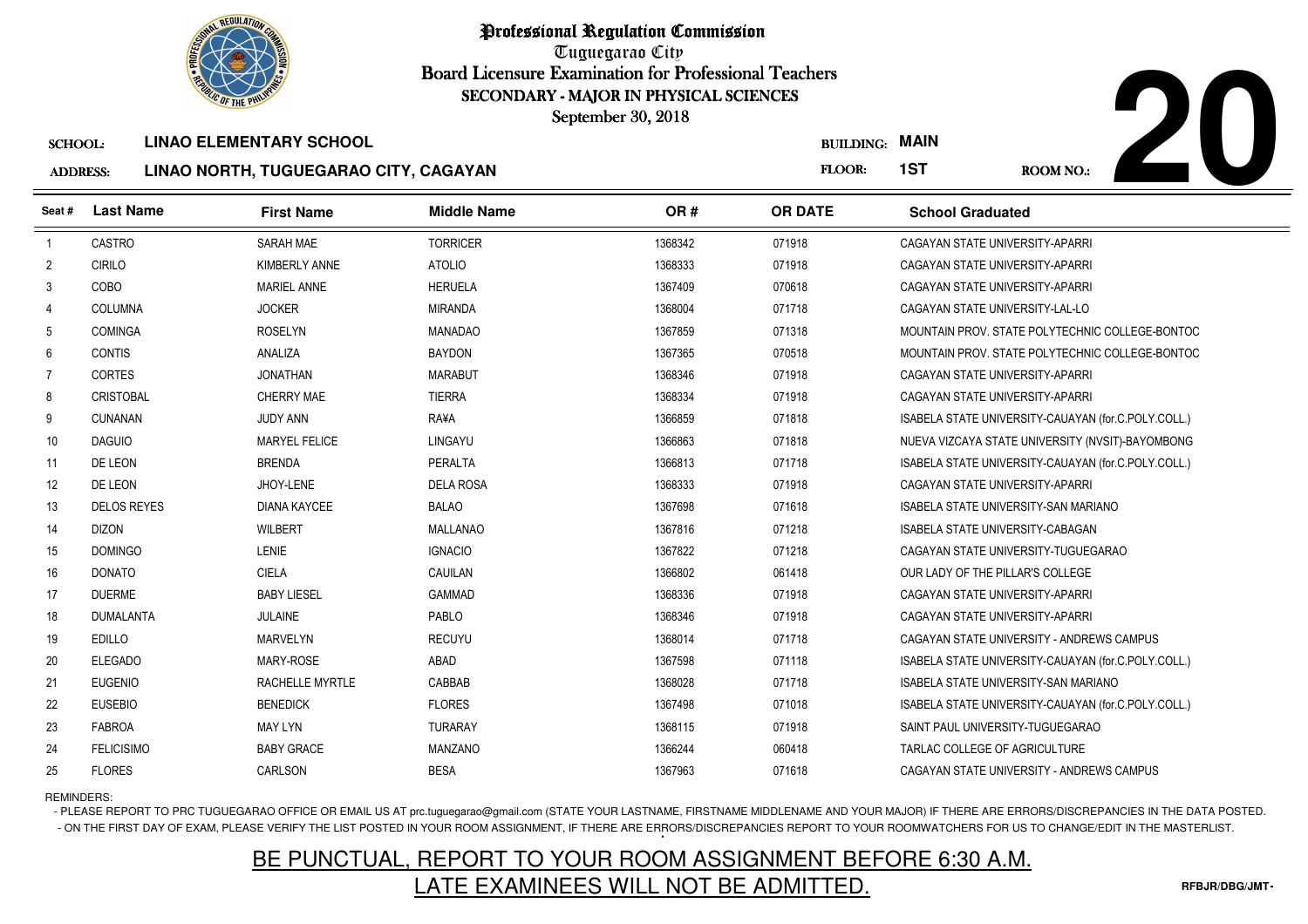

Tuguegarao City Board Licensure Examination for Professional Teachers September 30, 2018

#### **ADDRES LINAO NORTH, TUGUEGARAO CITY, CAGAYAN**



| SS: | LINAO NORTH, TUGUEGARAO CITY, CAGAYAN |
|-----|---------------------------------------|
|     |                                       |

|                 | <b>OLIC OF THE PHILIP</b> |                                       | SECONDARY - MAJOR IN PHYSICAL SCIENCES |         |                       |                                             |                                                          |
|-----------------|---------------------------|---------------------------------------|----------------------------------------|---------|-----------------------|---------------------------------------------|----------------------------------------------------------|
|                 |                           |                                       | September 30, 2018                     |         |                       |                                             |                                                          |
| <b>SCHOOL:</b>  |                           | <b>LINAO ELEMENTARY SCHOOL</b>        |                                        |         | <b>BUILDING: MAIN</b> |                                             |                                                          |
| <b>ADDRESS:</b> |                           | LINAO NORTH, TUGUEGARAO CITY, CAGAYAN |                                        |         | FLOOR:                | 1ST                                         | <b>ROOM NO.:</b>                                         |
| Seat #          | <b>Last Name</b>          | <b>First Name</b>                     | <b>Middle Name</b>                     | OR#     | <b>OR DATE</b>        | <b>School Graduated</b>                     |                                                          |
| $\overline{1}$  | <b>FLORES</b>             | JUDY ANN                              | <b>MENDOZA</b>                         | 1367691 | 071618                | SAINT MARY'S UNIVERSITY                     |                                                          |
| $\overline{2}$  | <b>FUGGAN</b>             | <b>JEMMALYN</b>                       | LORENZO                                | 1368162 | 071818                | CAGAYAN STATE UNIVERSITY-APARRI             |                                                          |
| 3               | <b>GABRIEL</b>            | ANGELU                                | <b>MARCELO</b>                         | 1367913 | 071718                |                                             | CAGAYAN STATE UNIVERSITY - ANDREWS CAMPUS                |
| $\overline{4}$  | <b>GALUT</b>              | <b>MARIE</b>                          | <b>ESTEBAN</b>                         | 1367719 | 071118                |                                             | ISABELA STATE UNIVERSITY-CAUAYAN (for.C.POLY.COLL.)      |
| 5               | <b>GAMATERO</b>           | <b>TZELSEA HAZE</b>                   | <b>BATARA</b>                          | 529311  | 061318                |                                             | UNIVERSITY OF CAGAYAN VALLEY (for. CAGAYAN COLL OF TUG.) |
| 6               | <b>GAPUZ</b>              | <b>JONALYN</b>                        | <b>VIERNES</b>                         | 1366851 | 071818                |                                             | ISABELA STATE UNIVERSITY-CAUAYAN (for.C.POLY.COLL.)      |
| 7               | <b>GARCE</b>              | <b>NATHALIE</b>                       | <b>BULAN</b>                           | 1367974 | 071718                | <b>ISABELA STATE UNIVERSITY-SAN MARIANO</b> |                                                          |
| 8               | <b>GARCIA</b>             | ANGELICA                              | <b>BLANCA</b>                          | 1366044 | 062018                | BATANES POLYTECHNIC COLLEGE                 |                                                          |
| 9               | <b>GARCIA</b>             | RINA JOY                              | <b>UDANI</b>                           | 1368338 | 071918                | CAGAYAN STATE UNIVERSITY-APARRI             |                                                          |
| 10              | <b>GINEZ</b>              | <b>KRISTAL MAYE</b>                   | VALENTINO                              | 1367926 | 071618                | ISABELA STATE UNIVERSITY-ILAGAN             |                                                          |
| 11              | GOMEZ                     | <b>RICKY JR</b>                       | <b>ROSIE</b>                           | 1367884 | 071318                | ISABELA STATE UNIVERSITY-SAN MARIANO        |                                                          |
| 12              | <b>GUILLERM0</b>          | <b>SHERMAINE</b>                      | <b>MOLINA</b>                          | YSA3FF6 | 052918                | CAGAYAN STATE UNIVERSITY-CARITAN            |                                                          |
| 13              | <b>GUINGAB</b>            | ROBELLE NISSI                         | <b>MARCELO</b>                         | 1367984 | 071718                | ISABELA STATE UNIVERSITY-ILAGAN             |                                                          |
| 14              | <b>GUINUCUD</b>           | LAYMAR                                | SORIANO                                | 1367950 | 071618                | ISABELA STATE UNIVERSITY-CABAGAN            |                                                          |
| 15              | <b>GUIYAB</b>             | <b>JUDY ANN</b>                       |                                        | 1368457 | 072018                | ISABELA STATE UNIVERSITY-CABAGAN            |                                                          |
| 16              | <b>GUMARANG</b>           | CARLA ALANA                           | <b>BAUTISTA</b>                        | 1368338 | 071918                | CAGAYAN STATE UNIVERSITY-APARRI             |                                                          |
| 17              | <b>GUMARU</b>             | <b>JILBERT</b>                        | <b>BANGUG</b>                          | 1367734 | 071118                | ISABELA STATE UNIVERSITY-CABAGAN            |                                                          |
| 18              | <b>HERMOSO</b>            | <b>REGINE</b>                         | CATTI                                  | 1367943 | 071618                | SAINT MARY'S UNIVERSITY                     |                                                          |
| 19              | <b>HERNANDO</b>           | <b>AECEN ANGELO</b>                   | <b>BANGUG</b>                          | 1365975 | 060118                |                                             | ISABELA STATE UNIVERSITY-CAUAYAN (for.C.POLY.COLL.)      |
| 20              | <b>JAO</b>                | <b>IRENE</b>                          | <b>DOMINGO</b>                         | 1366753 | 062918                |                                             | ISABELA STATE UNIVERSITY-CAUAYAN (for.C.POLY.COLL.)      |
| 21              | <b>JUAN</b>               | <b>ALDRIN</b>                         | <b>TENEFRANCIA</b>                     | 1366819 | 071718                |                                             | ISABELA STATE UNIVERSITY-CAUAYAN (for.C.POLY.COLL.)      |
| 22              | LAGAPA                    | <b>CHRISTINE</b>                      | <b>RONDON</b>                          | 1367719 | 071118                |                                             | ISABELA STATE UNIVERSITY-CAUAYAN (for.C.POLY.COLL.)      |
| 23              | LAGGUI                    | <b>JANINE HAZEL</b>                   | <b>GONZALES</b>                        | 1367719 | 071118                |                                             | ISABELA STATE UNIVERSITY-CAUAYAN (for.C.POLY.COLL.)      |
| 24              | LAVADIA                   | <b>CRISTEL</b>                        | <b>BUTACAN</b>                         | 1367778 | 071418                |                                             | CAGAYAN STATE UNIVERSITY - ANDREWS CAMPUS                |
| 25              | LAZZA                     | PRINCESS JOY                          | FURAGGANAN                             | 1368346 | 071918                | CAGAYAN STATE UNIVERSITY-APARRI             |                                                          |

REMINDERS:

- PLEASE REPORT TO PRC TUGUEGARAO OFFICE OR EMAIL US AT prc.tuguegarao@gmail.com (STATE YOUR LASTNAME, FIRSTNAME MIDDLENAME AND YOUR MAJOR) IF THERE ARE ERRORS/DISCREPANCIES IN THE DATA POSTED. - ON THE FIRST DAY OF EXAM, PLEASE VERIFY THE LIST POSTED IN YOUR ROOM ASSIGNMENT, IF THERE ARE ERRORS/DISCREPANCIES REPORT TO YOUR ROOMWATCHERS FOR US TO CHANGE/EDIT IN THE MASTERLIST.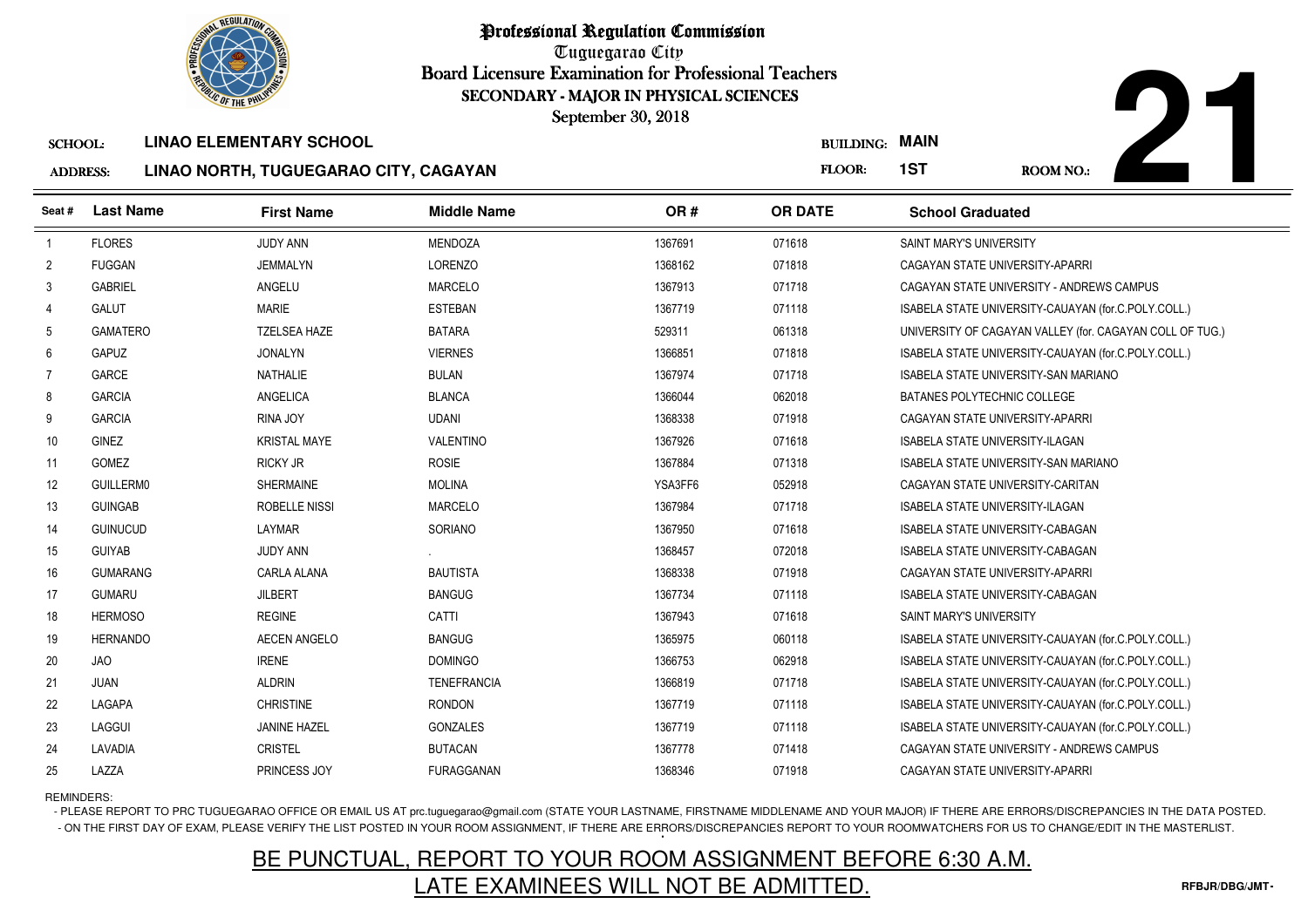

Tuguegarao City Board Licensure Examination for Professional Teachers September 30, 2018

### ADDRESS:**LINAO NORTH, TUGUEGARAO CITY, CAGAYAN**



|                 | <b><i>OLIC OF THE PHILIP</i></b> |                                       | SECONDARY - MAJOR IN PHYSICAL SCIENCES |         |                       |                                                     |
|-----------------|----------------------------------|---------------------------------------|----------------------------------------|---------|-----------------------|-----------------------------------------------------|
|                 |                                  |                                       | September 30, 2018                     |         |                       |                                                     |
| <b>SCHOOL:</b>  |                                  | <b>LINAO ELEMENTARY SCHOOL</b>        |                                        |         | <b>BUILDING: MAIN</b> |                                                     |
| <b>ADDRESS:</b> |                                  | LINAO NORTH, TUGUEGARAO CITY, CAGAYAN |                                        |         | FLOOR:                | 1ST<br><b>ROOM NO.:</b>                             |
| Seat#           | <b>Last Name</b>                 | <b>First Name</b>                     | <b>Middle Name</b>                     | OR#     | <b>OR DATE</b>        | <b>School Graduated</b>                             |
| $\overline{1}$  | <b>LIMON</b>                     | <b>HAZEL</b>                          | <b>BRAGADO</b>                         | 1367776 | 071418                | CAGAYAN STATE UNIVERSITY - ANDREWS CAMPUS           |
| $\overline{2}$  | <b>LONGBOY</b>                   | <b>HEZAREL</b>                        | LUCAS                                  | 1366772 | 070218                | ISABELA STATE UNIVERSITY-CAUAYAN (for.C.POLY.COLL.) |
| 3               | <b>LUBO</b>                      | <b>MARCELINO</b>                      | <b>BUCAD</b>                           | 1368042 | 071818                | ISABELA STATE UNIVERSITY-CABAGAN                    |
| 4               | <b>LUCAS</b>                     | <b>JOMAR</b>                          | <b>JIMENEZ</b>                         | 1367080 | 062718                | <b>ISABELA STATE UNIVERSITY-SAN MARIANO</b>         |
| 5               | <b>MACABANGUN</b>                | <b>JHON BRAINARD</b>                  | <b>TOMAS</b>                           | 1368335 | 071918                | CAGAYAN STATE UNIVERSITY-APARRI                     |
| 6               | <b>MACABANGUN</b>                | <b>KRISTINE JOY</b>                   | <b>VILORIA</b>                         | 1368335 | 071918                | CAGAYAN STATE UNIVERSITY-APARRI                     |
| 7               | <b>MACARUBBO</b>                 | <b>GRACE</b>                          | <b>BANGAYAN</b>                        | 1367866 | 071318                | UNIVERSITY OF SAINT LOUIS-TUGUEGARAO                |
| 8               | MACATUGGAL                       | <b>KRISTO-RENZ</b>                    | <b>MAGARU</b>                          | 1367876 | 071318                | ISABELA STATE UNIVERSITY-CABAGAN                    |
| 9               | MADDAWAT                         | <b>HECTOR</b>                         | <b>LAMIREZ</b>                         | 1367697 | 071618                | <b>SAINT MARY'S UNIVERSITY</b>                      |
| 10              | <b>MADRIA</b>                    | MAE JOSELLE                           | <b>ALLAM</b>                           | 1368097 | 071818                | CAGAYAN STATE UNIVERSITY - ANDREWS CAMPUS           |
| 11              | <b>MAGARU</b>                    | <b>DAYSHELL</b>                       | <b>MAMAUAG</b>                         | 1368318 | 071718                | ISABELA STATE UNIVERSITY-CABAGAN                    |
| 12              | <b>MAGAYON</b>                   | <b>MAYBEL</b>                         | <b>GUYO</b>                            | 1366795 | 070418                | COLEGIO DE SAN SEBASTIAN-MINDORO                    |
| 13              | <b>MALAMUG</b>                   | <b>MAYNARD</b>                        | <b>DURAN</b>                           | 1368310 | 071718                | <b>ISABELA STATE UNIVERSITY-CABAGAN</b>             |
| 14              | <b>MALATE</b>                    | <b>JANE ROSE</b>                      | <b>FERNANDO</b>                        | 1368333 | 071918                | CAGAYAN STATE UNIVERSITY-APARRI                     |
| 15              | <b>MALLABO</b>                   | <b>LYCHA</b>                          | <b>MAGADDATU</b>                       | 1367982 | 071718                | CAGAYAN STATE UNIVERSITY - ANDREWS CAMPUS           |
| 16              | <b>MALSI</b>                     | <b>DIANA ROSE</b>                     | <b>PESTANIO</b>                        | 1368503 | 071718                | ISABELA STATE UNIVERSITY-CABAGAN                    |
| 17              | <b>MAMAUAG</b>                   | <b>JUDE</b>                           | <b>VINARAO</b>                         | 1368023 | 071718                | ISABELA STATE UNIVERSITY-CABAGAN                    |
| 18              | <b>MANALO</b>                    | <b>MONICA GRACE</b>                   | LUGA                                   | 1367978 | 071718                | ISABELA STATE UNIVERSITY-CABAGAN                    |
| 19              | <b>MANIBOG</b>                   | <b>BELINDA</b>                        | SIMON                                  | 1366059 | 062618                | PHILIPPINE NORMAL UNIVERSITY-ISABELA                |
| 20              | <b>MARCOS</b>                    | <b>ASHLEY MAE</b>                     | <b>MALSI</b>                           | 1367965 | 071618                | ISABELA STATE UNIVERSITY-CABAGAN                    |
| 21              | <b>MARINAS</b>                   | <b>BEVERLY</b>                        | ADELAN                                 | 1365582 | 052518                | ISABELA STATE UNIVERSITY-ILAGAN                     |
| 22              | <b>MARTIN</b>                    | <b>ALDWIN</b>                         | MACADANGDANG                           | 1366534 | 061318                | ISABELA STATE UNIVERSITY-ILAGAN                     |
| 23              | <b>MARTINEZ</b>                  | RIZZALIE JOYCE                        | <b>SURIGAO</b>                         | 1367818 | 071218                | ISABELA STATE UNIVERSITY-CABAGAN                    |
| 24              | <b>MATEO</b>                     | SATURNINO JR                          | <b>MIANO</b>                           | 1367618 | 071118                | ISABELA STATE UNIVERSITY-CAUAYAN (for.C.POLY.COLL.) |
| 25              | <b>MENOR</b>                     | <b>MARY ROSE</b>                      | <b>TAGUPA</b>                          | 1368347 | 071918                | CAGAYAN STATE UNIVERSITY-APARRI                     |

REMINDERS:

- PLEASE REPORT TO PRC TUGUEGARAO OFFICE OR EMAIL US AT prc.tuguegarao@gmail.com (STATE YOUR LASTNAME, FIRSTNAME MIDDLENAME AND YOUR MAJOR) IF THERE ARE ERRORS/DISCREPANCIES IN THE DATA POSTED. - ON THE FIRST DAY OF EXAM, PLEASE VERIFY THE LIST POSTED IN YOUR ROOM ASSIGNMENT, IF THERE ARE ERRORS/DISCREPANCIES REPORT TO YOUR ROOMWATCHERS FOR US TO CHANGE/EDIT IN THE MASTERLIST.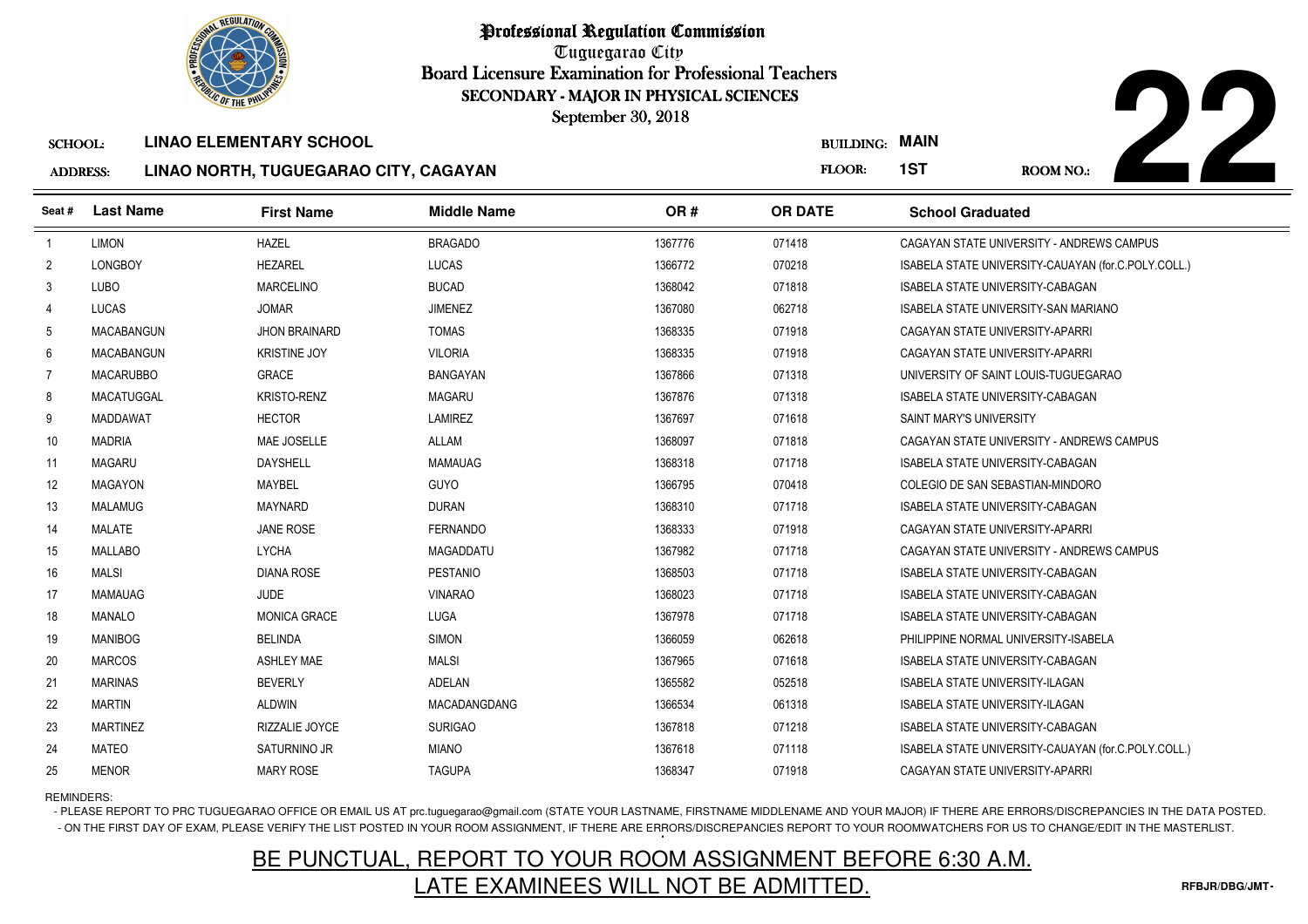

Professional Regulation CommissionTuguegarao City

 Board Licensure Examination for Professional Teachers September 30, 2018

#### AD<sub>D</sub> **LINAO NORTH, TUGUEGARAO CITY, CAGAYAN**



|                 | <b><i>OLIC OF THE PHILIP</i></b> |                                       | SECONDARY - MAJOR IN PHYSICAL SCIENCES<br>September 30, 2018 |         |                  |                                                     |
|-----------------|----------------------------------|---------------------------------------|--------------------------------------------------------------|---------|------------------|-----------------------------------------------------|
| <b>SCHOOL:</b>  |                                  | <b>LINAO ELEMENTARY SCHOOL</b>        |                                                              |         | <b>BUILDING:</b> | <b>MAIN</b>                                         |
| <b>ADDRESS:</b> |                                  | LINAO NORTH, TUGUEGARAO CITY, CAGAYAN |                                                              |         | FLOOR:           | 1ST<br><b>ROOM NO.:</b>                             |
| Seat#           | <b>Last Name</b>                 | <b>First Name</b>                     | <b>Middle Name</b>                                           | OR#     | <b>OR DATE</b>   | <b>School Graduated</b>                             |
| $\overline{1}$  | <b>MORALES</b>                   | <b>MARICRIS</b>                       | <b>VINASOY</b>                                               | 1367697 | 071618           | ISABELA STATE UNIVERSITY-SAN MARIANO                |
| $\overline{2}$  | ORTIZ                            | <b>EDWARD JR</b>                      | <b>MARCOS</b>                                                | 1367540 | 070618           | ISABELA STATE UNIVERSITY-CAUAYAN (for.C.POLY.COLL.) |
| 3               | PAAT                             | <b>PRINCESS</b>                       | <b>CADAJAS</b>                                               | 1367776 | 071418           | CAGAYAN STATE UNIVERSITY - ANDREWS CAMPUS           |
| 4               | <b>PACQUING</b>                  | <b>CHRISTIAN</b>                      | CAUILAN                                                      | 1367299 | 070318           | CAGAYAN STATE UNIVERSITY-TUGUEGARAO                 |
| 5               | PAGADUAN                         | <b>TERESA</b>                         | <b>ARTUS</b>                                                 | 1368186 | 071918           | ISABELA STATE UNIVERSITY-CABAGAN                    |
| 6               | <b>PAREDES</b>                   | <b>IREENE</b>                         | <b>TACCAD</b>                                                | 1367600 | 071118           | ISABELA STATE UNIVERSITY-CAUAYAN (for.C.POLY.COLL.) |
| $\overline{7}$  | <b>PASCUAL</b>                   | <b>CARLITO JR</b>                     | <b>VILORIA</b>                                               | 1368202 | 072018           | NUEVA VIZCAYA STATE UNIVERSITY (NVSIT)-BAYOMBONG    |
| 8               | PAZZIUAGAN                       | MA. ANGELA                            | <b>ACCAD</b>                                                 | 1367777 | 071418           | CAGAYAN STATE UNIVERSITY - ANDREWS CAMPUS           |
| 9               | <b>PERTUDO</b>                   | <b>JANICE</b>                         | <b>CORPUZ</b>                                                | 1367697 | 071618           | <b>ISABELA STATE UNIVERSITY-SAN MARIANO</b>         |
| 10              | <b>PLAMO</b>                     | <b>GENESIS LEONEL</b>                 | <b>GUINSIMAN</b>                                             | 1367608 | 071118           | NUEVA VIZCAYA STATE UNIVERSITY (NVPC)-BAMBANG       |
| 11              | <b>PUGUON</b>                    | <b>MARIMEL</b>                        | <b>MAGYANO</b>                                               | 1367587 | 071018           | NUEVA VIZCAYA STATE UNIVERSITY (NVSIT)-BAYOMBONG    |
| 12              | QUINDICA                         | MA, JOSEPHINE JR                      | <b>COSTALES</b>                                              | 1366802 | 061418           | <b>ISABELA STATE UNIVERSITY-CABAGAN</b>             |
| 13              | <b>RABANAL</b>                   | <b>JASMIN</b>                         | <b>ROMERO</b>                                                | 1368339 | 071918           | CAGAYAN STATE UNIVERSITY-APARRI                     |
| 14              | <b>RAMOS</b>                     | <b>ALVIN</b>                          | <b>MARIANO</b>                                               | 1367478 | 071018           | ISABELA STATE UNIVERSITY-CAUAYAN (for.C.POLY.COLL.) |
| 15              | <b>RAMOS</b>                     | <b>KIMBERLY</b>                       | <b>ADORADOR</b>                                              | 1366826 | 071718           | ISABELA STATE UNIVERSITY-ILAGAN                     |
| 16              | <b>RAMOS</b>                     | <b>VIRGIE</b>                         | <b>BEMBO</b>                                                 | 1367836 | 071218           | CAGAYAN STATE UNIVERSITY-CARITAN                    |
| 17              | <b>RANJO</b>                     | ZALDY JR.                             | <b>APOSTOL</b>                                               | 1368078 | 071818           | CAGAYAN STATE UNIVERSITY - ANDREWS CAMPUS           |
| 18              | RAZA                             | <b>GLAZE</b>                          | <b>PAYADON</b>                                               | 1367517 | 070518           | ISABELA STATE UNIVERSITY-CAUAYAN (for.C.POLY.COLL.) |
| 19              | <b>REINTEGRADO</b>               | <b>SAMANTA MAE</b>                    | <b>TABBAY</b>                                                | 1368339 | 071918           | CAGAYAN STATE UNIVERSITY-APARRI                     |
| 20              | RI¥ON                            | <b>JOY</b>                            | <b>TERRENAL</b>                                              | 1366895 | 071918           | ISABELA STATE UNIVERSITY-CAUAYAN (for.C.POLY.COLL.) |
| 21              | <b>RODRIGUEZ</b>                 | <b>NICOLE</b>                         | <b>DELOS SANTOS</b>                                          | 1368007 | 071718           | ISABELA STATE UNIVERSITY-CABAGAN                    |
| 22              | <b>ROSARIO</b>                   | <b>KRISTINA MAE</b>                   | <b>AGBISIT</b>                                               | 1367938 | 071618           | CAGAYAN STATE UNIVERSITY - ANDREWS CAMPUS           |
| 23              | <b>RUPINTA</b>                   | <b>BEVERLY</b>                        | <b>BAINGAN</b>                                               | 1365671 | 062118           | <b>ISABELA STATE UNIVERSITY-SAN MARIANO</b>         |
| 24              | SALADINO                         | JUNABELLE                             | <b>ALCAOSIN</b>                                              | 1423818 | 072018           | SAINT MARY'S UNIVERSITY                             |
| 25              | SALVADOR                         | <b>JEMAICA</b>                        | <b>MARCOS</b>                                                | 1367927 | 071618           | ISABELA STATE UNIVERSITY-ILAGAN                     |

REMINDERS:

- PLEASE REPORT TO PRC TUGUEGARAO OFFICE OR EMAIL US AT prc.tuguegarao@gmail.com (STATE YOUR LASTNAME, FIRSTNAME MIDDLENAME AND YOUR MAJOR) IF THERE ARE ERRORS/DISCREPANCIES IN THE DATA POSTED. - ON THE FIRST DAY OF EXAM, PLEASE VERIFY THE LIST POSTED IN YOUR ROOM ASSIGNMENT, IF THERE ARE ERRORS/DISCREPANCIES REPORT TO YOUR ROOMWATCHERS FOR US TO CHANGE/EDIT IN THE MASTERLIST.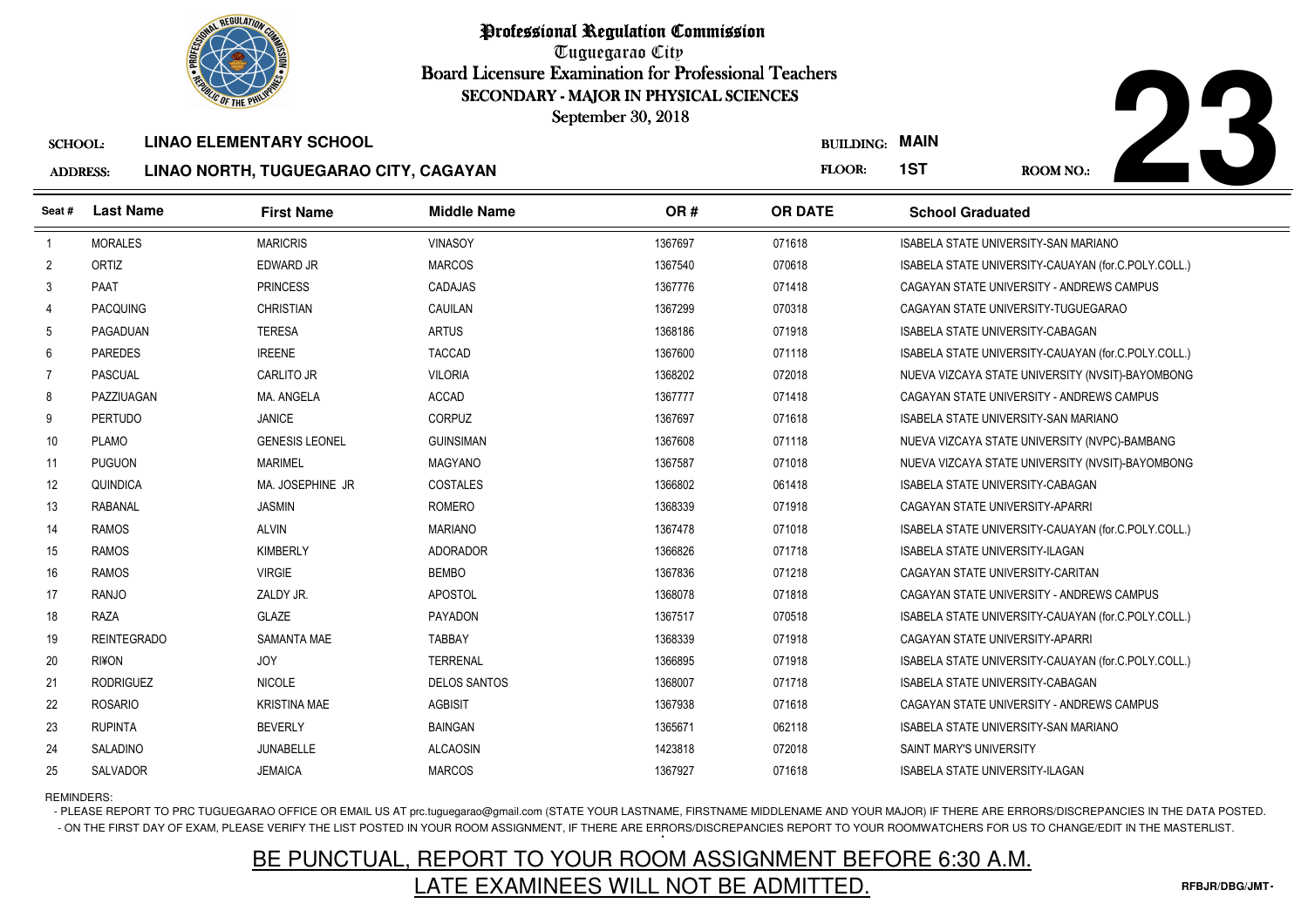

Tuguegarao City Board Licensure Examination for Professional Teachers September 30, 2018

### ADDRESS:**LINAO NORTH, TUGUEGARAO CITY, CAGAYAN**



|                 | <b><i>OLIC OF THE PHILIPS</i></b> |                                       | SECONDARY - MAJOR IN PHYSICAL SCIENCES<br>September 30, 2018 |         |                  |                                                     |  |
|-----------------|-----------------------------------|---------------------------------------|--------------------------------------------------------------|---------|------------------|-----------------------------------------------------|--|
| <b>SCHOOL:</b>  |                                   | <b>LINAO ELEMENTARY SCHOOL</b>        |                                                              |         | <b>BUILDING:</b> | <b>MAIN</b>                                         |  |
| <b>ADDRESS:</b> |                                   | LINAO NORTH, TUGUEGARAO CITY, CAGAYAN |                                                              |         | FLOOR:           | 1ST<br><b>ROOM NO.:</b>                             |  |
| Seat #          | <b>Last Name</b>                  | <b>First Name</b>                     | <b>Middle Name</b>                                           | OR#     | <b>OR DATE</b>   | <b>School Graduated</b>                             |  |
| $\overline{1}$  | <b>SANTIAGO</b>                   | <b>JEROME</b>                         | <b>GONZALES</b>                                              | 1367697 | 071618           | ISABELA STATE UNIVERSITY-SAN MARIANO                |  |
| $\overline{2}$  | <b>SANTOS</b>                     | <b>RYAN CHRISTIAN</b>                 | VILLUAN                                                      | 1368032 | 071718           | ISABELA STATE UNIVERSITY-ILAGAN                     |  |
| 3               | SAQUING                           | <b>MYLENE</b>                         | PAGULAYAN                                                    | 1366034 | 061918           | CAGAYAN STATE UNIVERSITY-CARITAN                    |  |
| $\overline{4}$  | <b>SARMIENTO</b>                  | <b>SUNSHINE</b>                       | <b>OCAMPO</b>                                                | 1367719 | 071118           | ISABELA STATE UNIVERSITY-CAUAYAN (for.C.POLY.COLL.) |  |
| 5               | SEMANA                            | <b>FRELYN</b>                         | <b>VILLANO</b>                                               | 1367873 | 071318           | CAGAYAN STATE UNIVERSITY-CARITAN                    |  |
| 6               | <b>SERRANO</b>                    | <b>WILLIAM</b>                        | <b>MAMAUAG</b>                                               | 1365687 | 062218           | ISABELA STATE UNIVERSITY-CAUAYAN (for.C.POLY.COLL.) |  |
| $\overline{7}$  | <b>SIBAYAN</b>                    | <b>MARIA PIA</b>                      | <b>WANDISAN</b>                                              | 1367782 | 071418           | CAGAYAN STATE UNIVERSITY - ANDREWS CAMPUS           |  |
| 8               | <b>SIDDAYAO</b>                   | <b>JOMAR</b>                          | <b>BARUT</b>                                                 | 1367830 | 071218           | ISABELA STATE UNIVERSITY-SAN MARIANO                |  |
| 9               | <b>SINDANUM</b>                   | LOUIE                                 | CABUDOL                                                      | 1367753 | 071118           | <b>ISABELA STATE UNIVERSITY-CABAGAN</b>             |  |
| 10              | SINGSON                           | <b>DIWATA</b>                         | <b>ALCONCER</b>                                              | 1368315 | 071718           | ISABELA STATE UNIVERSITY-SAN MARIANO                |  |
| 11              | SORIANO                           | LANY                                  | <b>BALISI</b>                                                | 1366828 | 071718           | OUR LADY OF THE PILLAR'S COLLEGE                    |  |
| 12              | <b>SUMAWANG</b>                   | <b>MARK JOE</b>                       | <b>BACAOCO</b>                                               | 1366865 | 071818           | <b>ISABELA STATE UNIVERSITY-SAN MARIANO</b>         |  |
| 13              | <b>SUNGA</b>                      | <b>ARMAN</b>                          | <b>MANALANG</b>                                              | 1367075 | 062718           | SAINT FERDINAND COLLEGE-ILAGAN                      |  |
| 14              | <b>TABIGNE</b>                    | <b>CHERRY ANN</b>                     | <b>MANIPON</b>                                               | 1368333 | 071918           | CAGAYAN STATE UNIVERSITY-APARRI                     |  |
| 15              | <b>TACULAO</b>                    | <b>RONALD</b>                         | <b>DIVINA</b>                                                | 1367824 | 071218           | <b>ISABELA STATE UNIVERSITY-CABAGAN</b>             |  |
| 16              | <b>TAGAO</b>                      | DANILO JR                             | <b>LUGA</b>                                                  | 1367958 | 071618           | ISABELA STATE UNIVERSITY-CABAGAN                    |  |
| 17              | <b>TAGUBASI</b>                   | <b>KIMBERLY</b>                       | <b>AGUSTIN</b>                                               | 1367323 | 070418           | <b>ISABELA STATE UNIVERSITY-ILAGAN</b>              |  |
| 18              | <b>TARAMPI</b>                    | <b>JAN KARL</b>                       | <b>OANDASAN</b>                                              | 1368344 | 071918           | CAGAYAN STATE UNIVERSITY-APARRI                     |  |
| 19              | <b>TELAN</b>                      | <b>BUENA FE</b>                       | CARDENAS                                                     | 1366832 | 071718           | UNIVERSITY OF LA SALETTE-SANTIAGO                   |  |
| 20              | <b>TORIDA</b>                     | <b>REAN</b>                           | <b>DOMINGO</b>                                               | 1368105 | 071818           | CAGAYAN STATE UNIVERSITY-APARRI                     |  |
| 21              | <b>TORRES</b>                     | ANGELIKA                              | <b>BEBERO</b>                                                | 1367972 | 071718           | CAGAYAN STATE UNIVERSITY - ANDREWS CAMPUS           |  |
| 22              | <b>TORRES</b>                     | <b>RAQUEL</b>                         | <b>GARCIA</b>                                                | 1368335 | 071918           | CAGAYAN STATE UNIVERSITY-APARRI                     |  |
| 23              | <b>TUAZON</b>                     | <b>NODELYN</b>                        | <b>DALLEGO</b>                                               | 1366126 | 060418           | <b>SAINT LOUIS UNIVERSITY</b>                       |  |
| 24              | <b>TUBBAN</b>                     | <b>NELSON JR</b>                      | <b>ASUNCION</b>                                              | 1367479 | 071018           | ISABELA STATE UNIVERSITY-CAUAYAN (for.C.POLY.COLL.) |  |
| 25              | <b>TULIAO</b>                     | MANILYN                               | <b>BUCAYU</b>                                                | 1368115 | 071918           | SAINT PAUL UNIVERSITY-TUGUEGARAO                    |  |

REMINDERS:

- PLEASE REPORT TO PRC TUGUEGARAO OFFICE OR EMAIL US AT prc.tuguegarao@gmail.com (STATE YOUR LASTNAME, FIRSTNAME MIDDLENAME AND YOUR MAJOR) IF THERE ARE ERRORS/DISCREPANCIES IN THE DATA POSTED. - ON THE FIRST DAY OF EXAM, PLEASE VERIFY THE LIST POSTED IN YOUR ROOM ASSIGNMENT, IF THERE ARE ERRORS/DISCREPANCIES REPORT TO YOUR ROOMWATCHERS FOR US TO CHANGE/EDIT IN THE MASTERLIST.